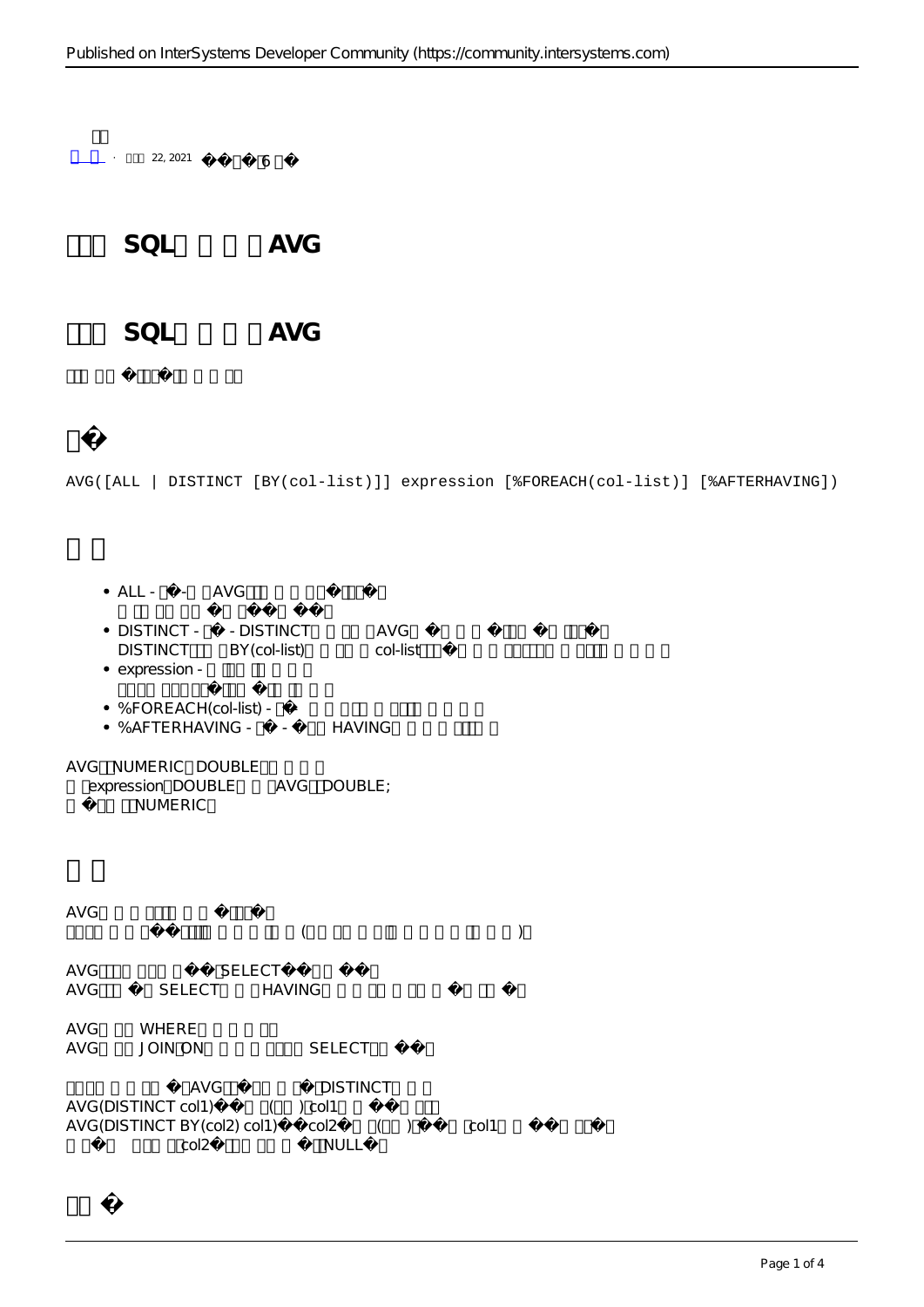```
double AVG
AVG 18
A \vee G and A \vee G and A \vee G and A \vee G and A \vee G and A \vee G and A \vee G and A \vee G are A \vee G and A \vee G and A \vee G and A \vee G and A \vee G and A \vee G and A \vee G and A \vee G and A \vee G and A \vee G and A \veeep+es)DOUBLE 0
\mathsf{AVG}( ) Display
( and )AVG (") (0) expression VARCHAR DOUBLE
在导出AVG聚合函数值时,数据字段中的NULL值将被忽略。
                           NULL, AVG NULL
AVG ( )
                DISTINCT
AVG 1
A \vee GDISTINCT;
       AVG 1
ClassMethod Avg()
{
    s pi = $ZPI
    &sql(SELECT :pi,AVG(:pi) INTO :p,:av FROM Sample.Person)
    w p," pi??",!
    w av," avg of pi/1",!
    &sql(SELECT Name,:pi,AVG(:pi) INTO :n,:p,:av FROM Sample.Person)
    w av," avg calculated using numrows",!
    &sql(SELECT Name,:pi,AVG(DISTINCT :pi) INTO :n,:p,:av FROM Sample.Person)
    w av," avg of pi/1"
}
3.141592653589793238 pi??
3.141592653589793238 avg of pi/1
3.141592653589793206 avg calculated using numrows
3.141592653589793206 avg of pi/1
```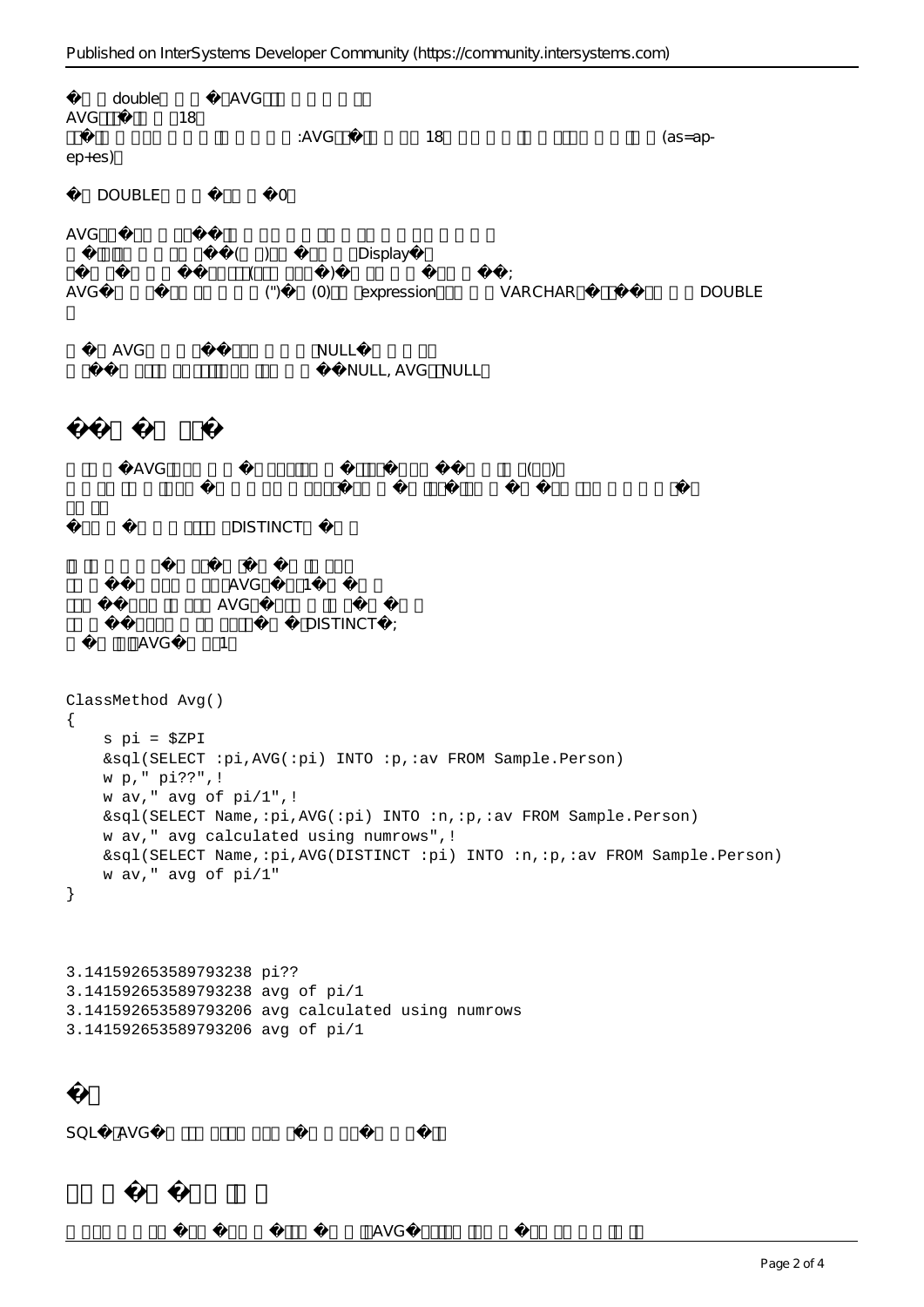Sample  $($   $||$   $)$   $AS$ SELECT '\$' || AVG(Salary) AS AverageSalary FROM Sample.Employee 下面的查询列出了每个州的员工的平均工资: SELECT Home\_State,'\$' || AVG(Salary) AS AverageSalary FROM Sample.Employee GROUP BY Home\_State  $\ddotsc$ 这个值对于查询返回的所有行都是相同的: SELECT Name, Salary, '\$' || AVG(Salary) AS AverageAllSalary FROM Sample.Employee HAVING Salary>AVG(Salary) ORDER BY Salary  $\frac{1}{2}$ 这个值对于查询返回的所有行都是相同的: SELECT Name, Salary, '\$' || AVG(Salary %AFTERHAVING) AS AverageHighSalary FROM Sample.Employee HAVING Salary>AVG(Salary) ORDER BY Salary  $\sim 20,00$  $0$ SELECT Home\_State, '\$' || AVG(Salary) AS AvgStateSalary, '\$' || AVG(Salary %AFTERHAVING) AS AvgLargerSalaries FROM Sample.Employee

GROUP BY Home\_State

ORDER BY Home\_State

HAVING COUNT(\*) > 3 AND Salary > 20000